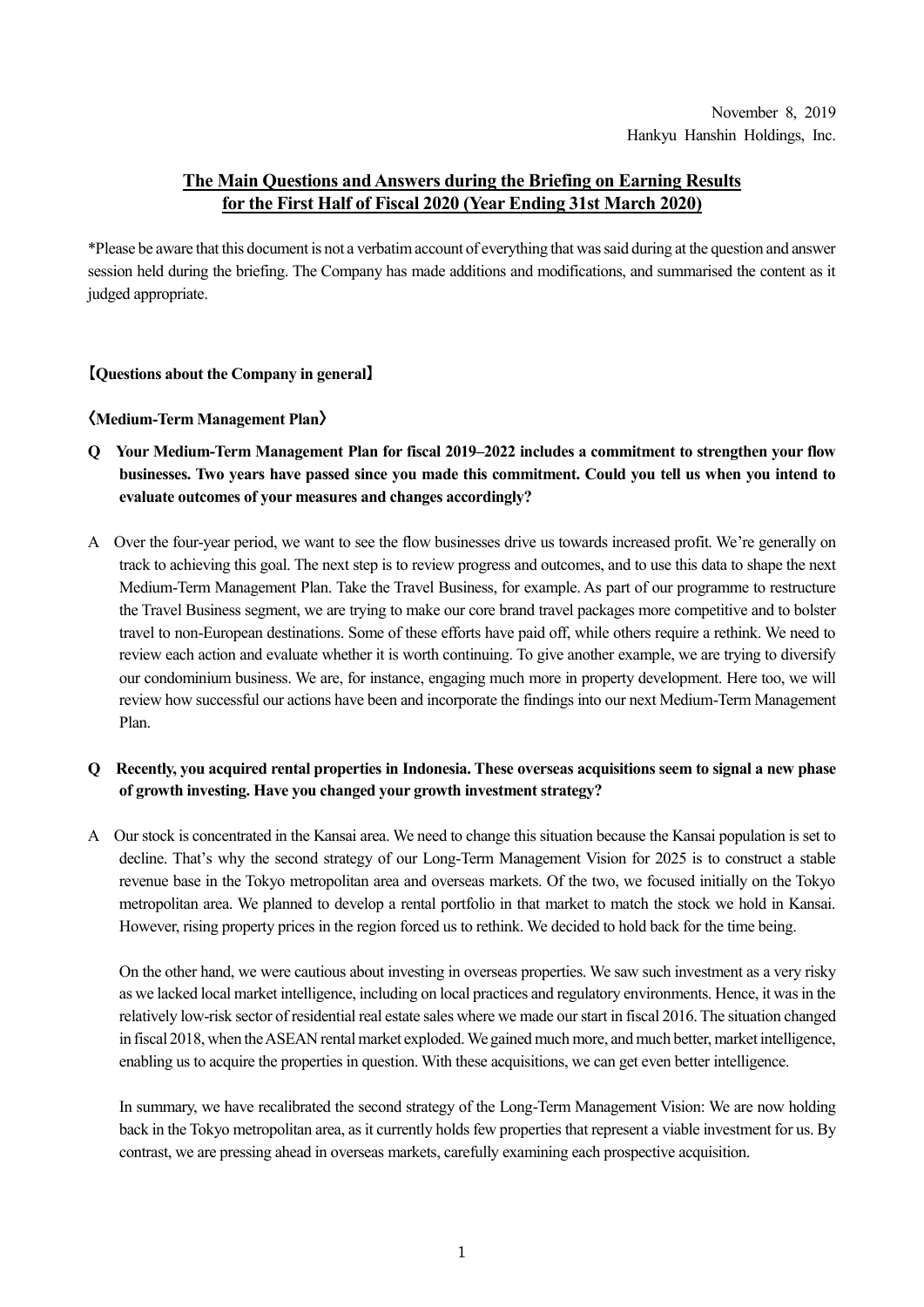### **【Questions about individual business segments】**

**〈Urban Transportation Business〉**

- **Q I have a question about the planned Naniwasuji Connection Line and Shin-Osaka Connection Line. It was reported that Hankyu Railway, JR-West, and Nankai Railway have signed a memorandum of understanding agreeing to get preparations underway. As you know, the Naniwasuji Line is set to open in spring 2031. How will the construction schedule and other aspects of this project impact the group? What do you see as the best scenario?**
- A Naniwasuji Line is indeed scheduled to open in spring 2031. I am particularly excited by how this line will be integrated with our Naniwasuji Connection Line and Shin-Osaka Connection Line. The integration of these three lines will improve Hankyu rail network's connections with Kansai International Airport and downtown Osaka. These enhanced connections will bring further inbound tourist demand.

The three parties signed the agreement because we all saw the advantages of coordinating Naniwasuji Line with the Hankyu's Naniwasuji Connection Line and Shin-Osaka Connection Line. Such coordination will solve the problems associated with developing Naniwasuji Line independently. Moreover, three-way synergy will enhance profitability and convenience for each line. Indeed, a 2017 survey by the Ministry of Land, Infrastructure, Transport and Tourism found that this coordinated approach will deliver better cost performance and profitability.

We will hold in-depth dialogues with our partners and stakeholders to ensure that the project proceeds according to the initial plan. I'm afraid I can't say much more for now, as the project is still in its early days and we are yet to finalise the schedule and other finer details.

#### **〈International Transportation Business〉**

#### **Q The volume of air freight exports you handle seems to be down significantly. How is the outlook?**

A Our International Transportation Business is struggling right now. Hence, we downwardly revised the full-year forecast. We will gain more precise details as we progress further in our rolling-wave planning; but for now at least, the situation looks unlikely to improve anytime soon.

# **Q Given the unfavourable performance of the International Transportation Business segment, will you review your investing plans and other aspects of your growth strategy for the segment?**

A There were three main reasons why the segment performed poorly in 1H. The first was a reactionary drop in autorelated orders from the levels in fiscal 2018 and 2019, which were bumper years. The second reason was that air transport declined. This decline severely impacted segment performance because, of the three modes of international transportation we offer (air, ocean, and road/logistics), air produces the lion's share of sales. The third reason was a decline in the volume of Japan-China orders. This decline hurt the segment because the bulk of transportation orders have Japan as the origin or destination. It was a perfect storm of these factors that underlay the poor segment performance.

Our current growth strategy for the segment has two components. First, while retaining the competitiveness of air, we aim to shift the balance more toward the other two modes, ocean and road/logistics. Second, whereas the bulk of orders we handle have Japan as the origin or destination, we aim to increase the proportion of orders to and from other locations in Asia. We intend to stick to this broad strategic direction. If we steadily bring this strategy to fruition and put the segment on a fresh business footing, then the segment will become more resilient, such as that it will stably produce revenue even if these kinds of circumstances reoccur.